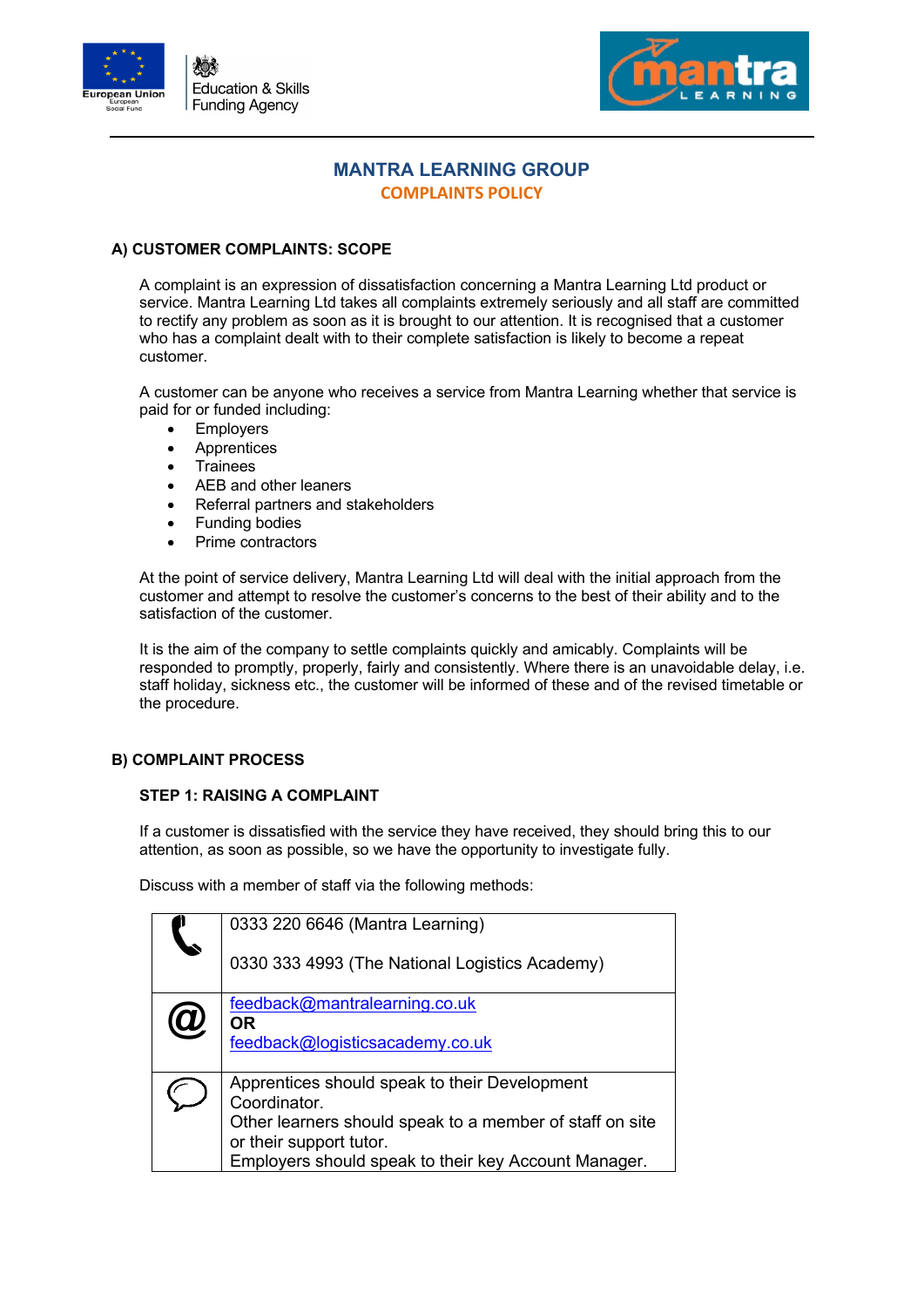

**Education & Skills Funding Agency** 



Referral partners should speak to their Referral Account Manager.

| The Compliance Team |
|---------------------|
| Mantra Learning     |
| Greengate           |
| Middleton           |
| <b>M24 1RU</b>      |
|                     |

If related to Data protection email: DLPalerts@mantralearning.co.uk.

Please provide us with your full name and contact details along with:

- A full description of your complaint (including the subject matter, dates and times if known);
- Any names of the people you have dealt with so far; and
- Copies of any papers, letters, or relevant information to do with the complaint.

## **STEP 2: COMPLAINT RECEIVED**

- Staff member to take full contact details and nature of the complaint from the customer and log a ticket on the feedback portal or by emailing the internal feedback email
- If the complaint can be resolved at this stage without the need for escalation, this should be done, however the ticket should still be logged accordingly

## **STEP 3: CUSTOMER CONTACT (if not resolved at step 2)**

- Compliance officer will contact the customer in receipt of the complaint within **2 working days**.
- Full details will be taken of the complaint/issues and a time scale agreed for investigation and resolution.
- The compliance officer will log the details and inform the relevant Department Manager to investigate.
- A letter/email will be sent from the compliance officer acknowledging the compliant with reference to an estimated time frame, along with a copy of the complaints policy.

#### **STEP 4: INVESTIGATION**

- The Department Manager to conduct full investigation into complaint/issues which have been raised by the customer within **5 working days** of the complaint being raised.
- The compliance officer to support with the investigation to ensure all issues are fully investigated and recorded.
- The compliance officer will inform the customer of updates to ensure timely completion of the complaint.
- The Investigation findings will be passed to the Senior Management.
- Senior Management will make a judgment based on the investigation findings and come to a conclusion.
- The Senior Management will then inform both the Department Manager and the compliance officer with an outcome.

### **STEP 5: RESOLUTION**

• The compliance officer and/or department manager will communicate with the customer the outcome of the investigation via telephone/email/face to face contact within **10 working days.**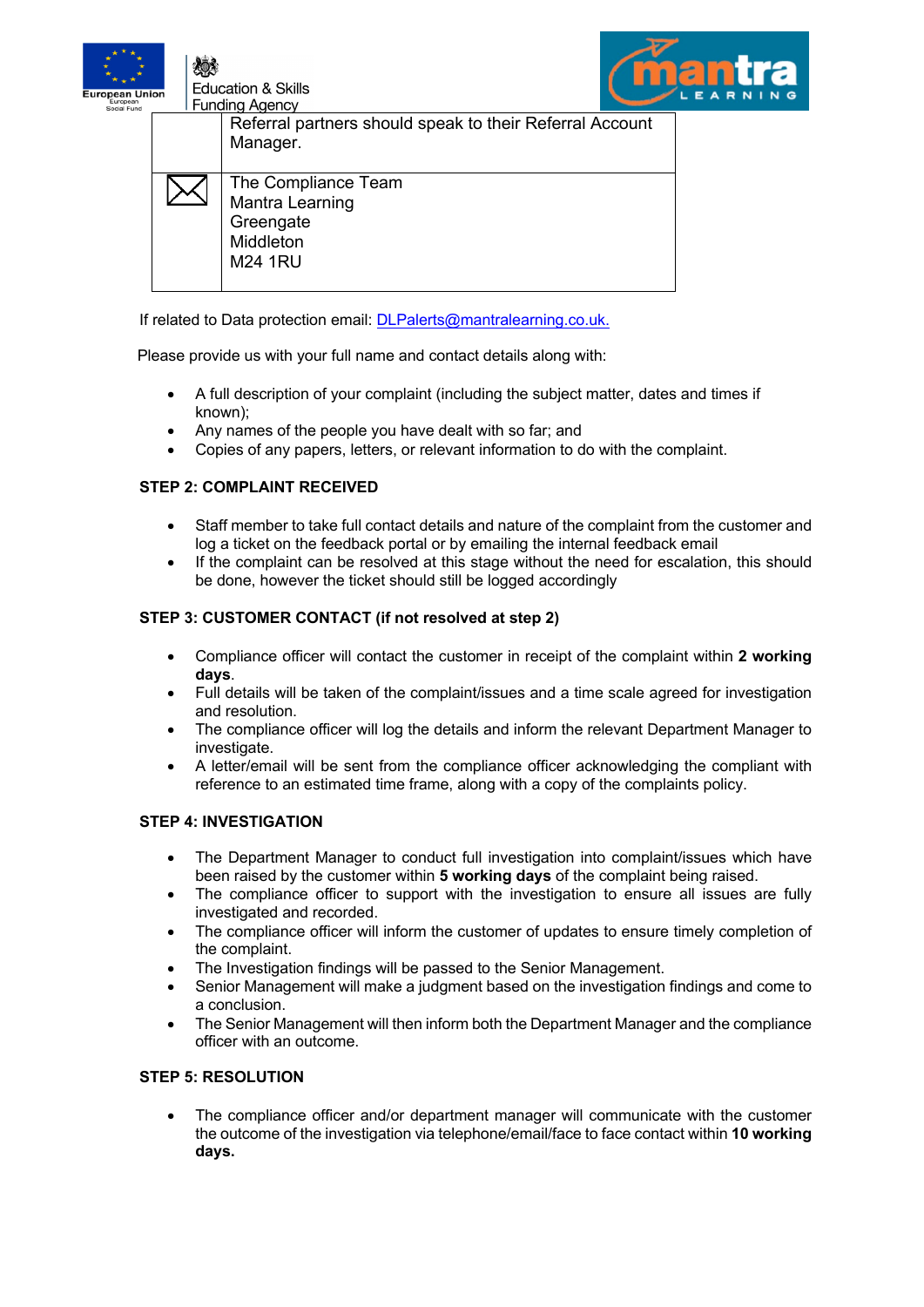





- The compliance officer and/or department manager will then write to the customer with the investigation findings and outcome.
- Compliance officer will update complaints log and any actions established from investigation will be discussed with senior management during the monthly Quality management meeting.

#### **ADDITIONAL INFORMATION**

- In complex cases, the complaint may take longer than 10 working days to investigate. In these instances, the customer will still be notified within 10 working days, in writing/email, of the progress to date, the reason for the delay, and the revised timescale.
- Where a customer complains about a member of staff, the complaints procedure enables this to be investigated fairly, openly and thoroughly. Occasionally a complaint may lead to disciplinary action and appropriate information relating to the complaint may then be recorded in the staff member's personnel file. For reasons of data protection, the customer will not be informed of any disciplinary action taken.

# **C) APPEALING AFTER AN INITIAL COMPLAINT HAS BEEN RAISED**

In the unlikely event that you remain unhappy after your complaint has been investigated and a decision reached then you may escalate your complaint to the Quality Manager. Please include any further items for consideration and state clearly why you remain unhappy with the decision taken so far. The Quality manager will investigate in full and respond to you within 10 working days.

The Quality Manager can be contacted on:

**Name:** David Hewitt **Call:** 0161 653 5767 **Email:** David.Hewitt@Mantralearning.co.uk **Write to**: Mantra Learning, Greengate, Middleton, Manchester, M24 1RU

If you remain unhappy after following our own internal complaints procedure and your complaint refers to services you have received relating to your course and achieving your qualification then please contact the Awarding Organisation directly.

## **D) COMPLAINTS ESCALATION TO OTHER AWARDING ORGANISATION/FUNDING BODY**

If you are a customer who is funded by another provider, or require details of the Awarding Organisation, please speak to Mantra Learning's Quality Manager, by contacting the methods outlined in section C of this policy, to discuss and obtain relevant organisation contact details.

## **E) COMPLAINTS ESCALATION WITH THE EDUCATION AND SKILLS FUNDING AGENCY**

If you are an apprentice and not satisfied with the outcome of your complaint you can contact the ESFA helpdesk: nationalhelpdesk@apprenticeships.gov.uk

Telephone: 0800 015 0400 8am to 10pm, 7 days a week

## **F) RECORDING CUSTOMER COMPLAINTS**

All verbal, electronic, or written complaints, and their outcomes, will be logged by the compliance department so that records can be subsequently analysed and the following information produced:-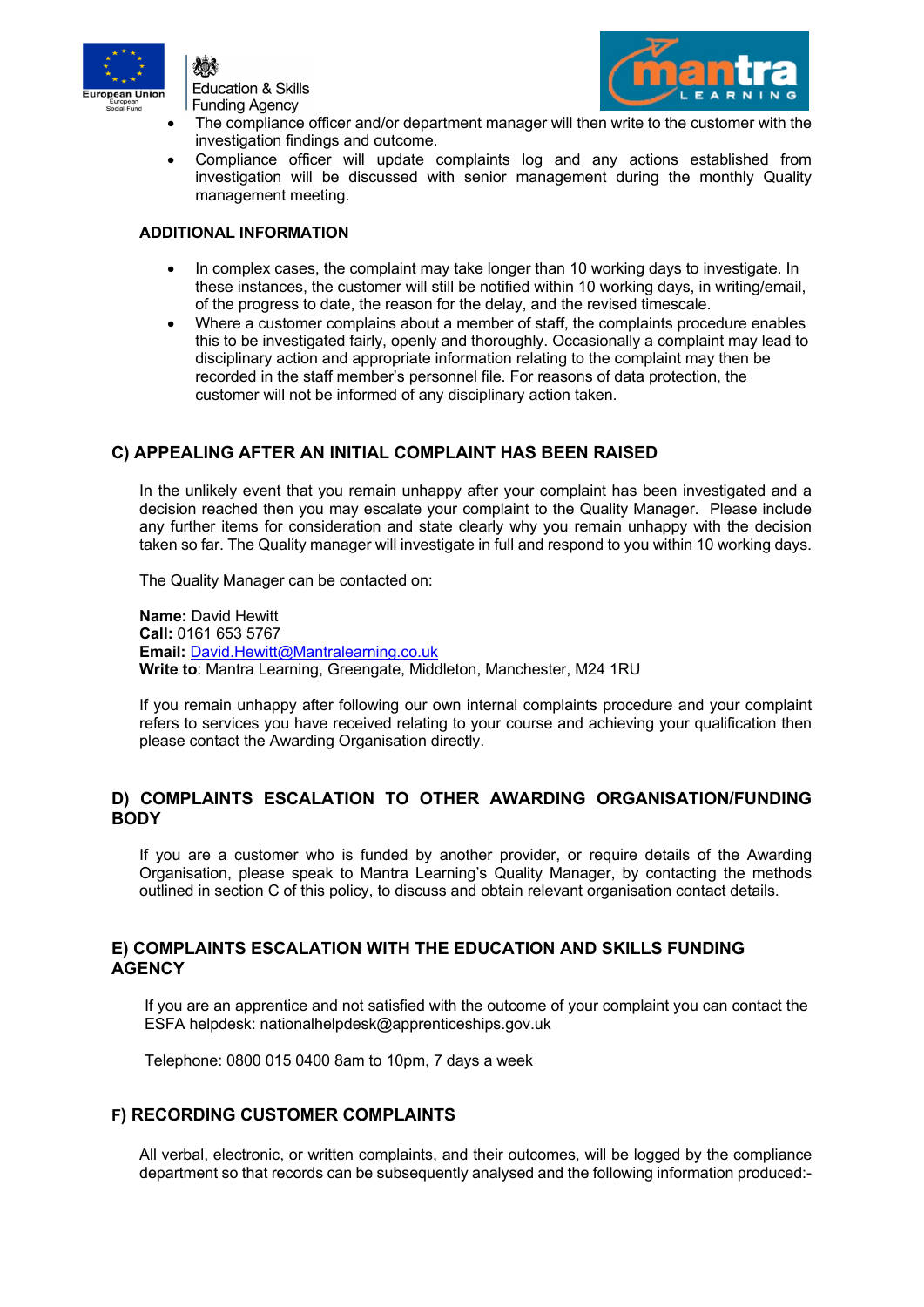

**Education & Skills** Funding Agency



- Number and nature of complaint;
- Dates of receipt and dates of responses;
- Performance in meeting the timescale;
- Outcome of complaints at each stage, i.e. upheld, not upheld, unresolved;
- Level of customer satisfaction with the way the company has handled their complaint;
- Details of the complainant to enable monitoring under equalities legislation.

Records of complaints form a basis from which we will improve our services. All complaints, and their outcome, will be fed back to the staff involved, who will be encouraged to use the information positively. Departments will use complaints information:-

- As an opportunity to find out about customers' problems and dissatisfaction;
- As a means of measuring the quality of the services we currently provide and customer satisfaction;
- To improve the services provided;
- To identify gaps in the provision of services; and
- To improve relationships with customers.

## **G) DATA PROTECTION**

All information gathered or held regarding the personal or business affairs of our customers will be held in strict confidence, for the sole use of Mantra Learning Ltd in meeting its stated objectives. No information will be released to a third party in a format that will allow identification, except with the express consent of the provider, or as may be required by law.

If in the event the complaint related to Data Protection please email:

DLPalerts@mantralearning.co.uk

A member of the data protection team will respond to the complaint following the process outlined in section B.

#### **H) TRAINING AND IMPLEMENTATION**

Training, promotion, and implementation of this policy will be delivered to employees, employers, and learners through induction into employment or training with Mantra Learning. The policy will be available to view on the Mantra Learning websites and the staff policy area for employees.

This policy will be reviewed at least annually.

## **I) CONTRAVENTION OF THIS POLICY**

Failure to comply with any of the requirements of this policy is a disciplinary offence and may result in disciplinary action being taken under Mantra Learning Ltd.'s disciplinary procedure.

**Signed:**

**Review Date:** January 2022 **Next Review Date Due**: January 2023